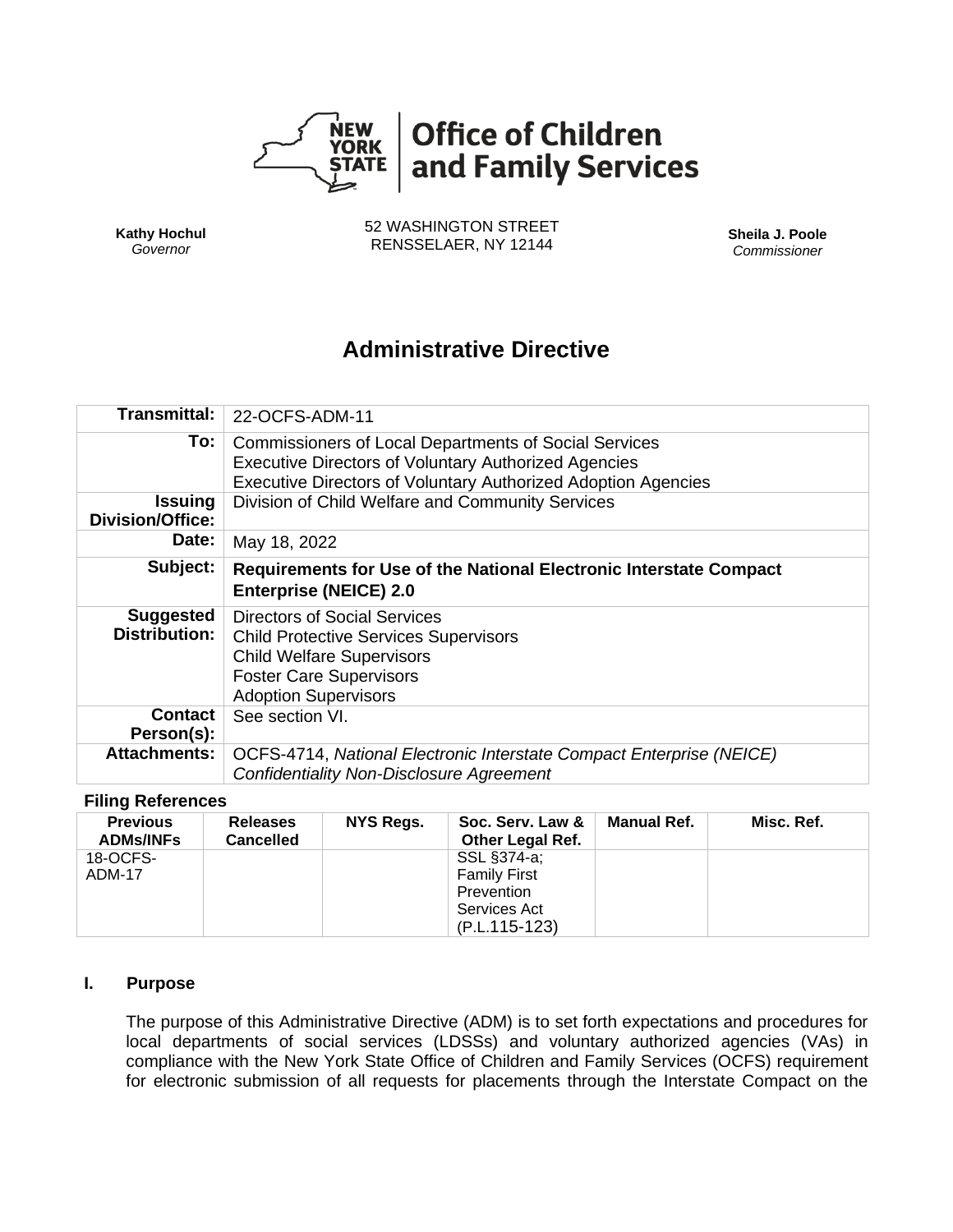Placement of Children (ICPC), using the National Electronic Interstate Compact Enterprise (NEICE) version 2.0.

## **II. Background**

The ICPC is a compact between all 50 states, the District of Columbia, and the U.S. Virgin Islands. It is a uniform law that establishes procedures for the placement of children across state lines when children are in the custody of a state or county, being placed for private/independent adoption, or under certain circumstances, being placed by a parent or guardian in a residential treatment facility. New York was the first state to enact the ICPC in 1960.

The overarching purpose of the ICPC is for each child requiring out-of-state placement to receive the maximum opportunity to be in a suitable environment with persons/facility staff having appropriate qualifications and abilities to provide a desirable degree of care. States cooperate with each other to promote appropriate jurisdictional arrangements for the care of children. All parties are bound by the articles and regulations of the ICPC, which define placement types and procedures to be followed.

Article VII of the ICPC authorizes the appointment of a compact administrator in each ICPC member state. In New York, the OCFS ICPC Unit, acting jointly with compact administrators of the other member states, is authorized to promulgate rules and regulations to carry out effectively the terms and provisions of the ICPC.

Articles II and III of the ICPC spell out who must use the ICPC process when sending or bringing a child into a compact state. When an interstate placement is being considered, the New York sending agency, generally the LDSS or VA, must submit an ICPC packet to the OCFS ICPC Unit. The OCFS ICPC Unit reviews the packet and, if complete and appropriate, forwards it to the receiving state ICPC office. The receiving state ICPC office will review the packet, and if determined appropriate will then forward it on to the receiving state local agency to complete the requested home study and make a recommendation for or against placement. If the recommendation for placement is approved by the receiving state based on a best interest standard, the sending agency may then place the child with the approved resource. In some cases, the ICPC request is for the relocation of an approved placement resource moving as an intact family unit to a new state of residence. The complete text of the ICPC can be found on the OCFS website at: <https://ocfs.ny.gov/programs/adoption/icpc/regulations/> as well as on the Association of Administrators of the ICPC website at: [https://aphsa.org/AAICPC/AAICPC/Resources.aspx.](https://aphsa.org/AAICPC/AAICPC/Resources.aspx)

Since its inception and ratification, the ICPC process had been a paper-based process in which states and local agencies, including LDSSs and VAs, share and exchange information related to placement requests, supervision, and permanency outcomes. The processing and mailing of hard copy documentation have been identified as one barrier to timely and efficient placement of children under the ICPC.

In 2013, the Association of Administrators of the Interstate Compact on the Placement of Children (AAICPC) announced the development of the National Electronic Interstate Compact Enterprise (NEICE), a real-time, online data system for states to share records and exchange information. This centralized database was designed to improve the efficiency of the ICPC process. NEICE was launched with a pilot comprised of six states and the District of Columbia. The goals of the pilot were to demonstrate increased administrative efficiency of the ICPC process, improve service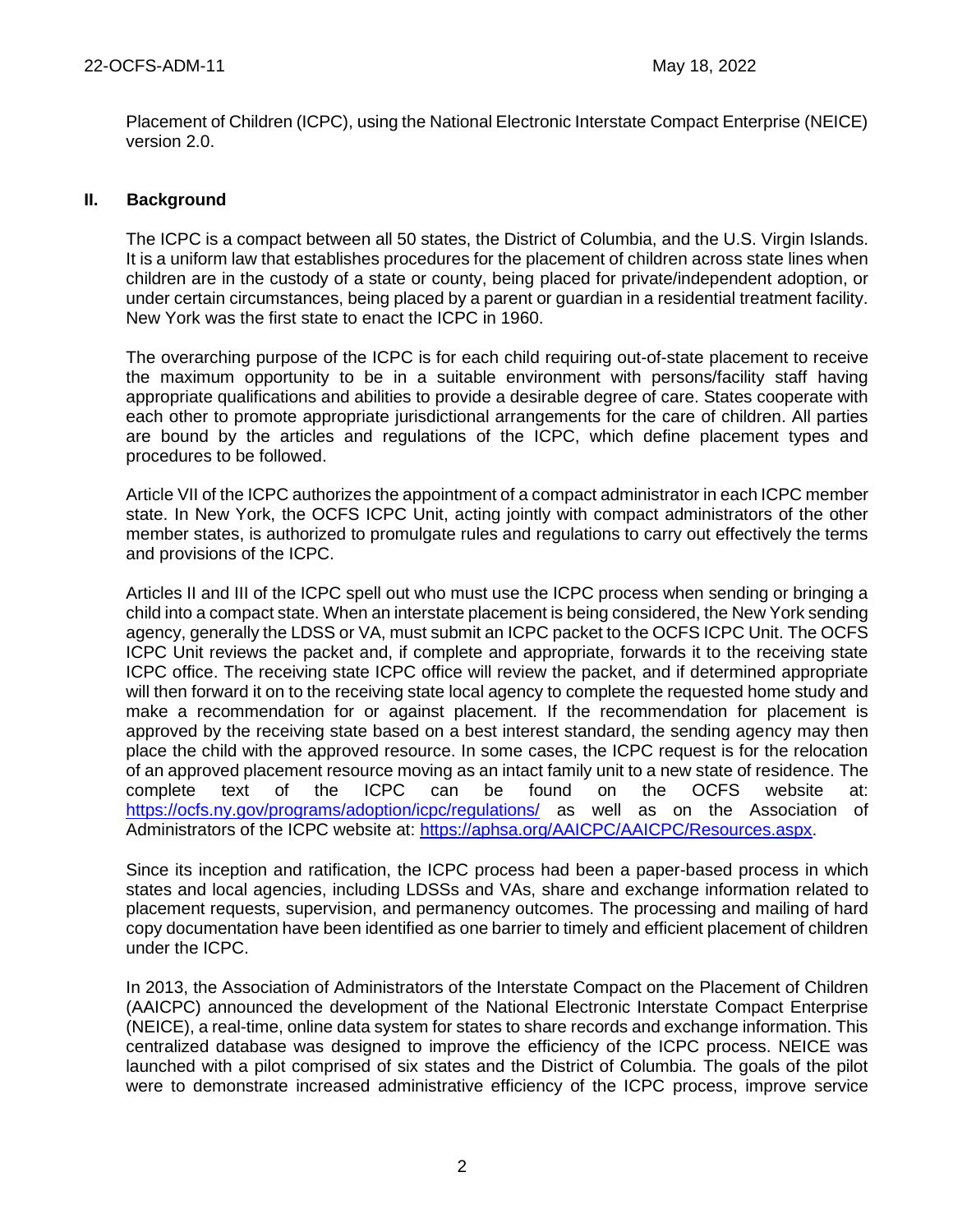delivery for children, and reduce barriers for children to access interstate placement. The final evaluation showed that participation in NEICE yielded positive results, including the following:

- A reduction in the need for copying and mailing substantial amounts of documents, resulting in expedited processing and reduced costs
- Fewer work hours spent by staff when both states were using NEICE
- Less time between the decision to place a child and the actual placement of the child
- Improvement in communication and case management between sending and receiving states

Recognizing the importance of an expedited and more efficient ICPC process, New York State began operating in NEICE in August of 2018. On July 6, 2021, an enhanced version of the NEICE database was released, known as NEICE 2.0.

More information on NEICE can be found at: <https://aphsa.org/AAICPC/AAICPC/NEICE.aspx>.

## **III. Program Implications**

This ADM sets forth processes necessary for LDSSs and VAs to utilize NEICE 2.0. It applies to all cases covered under ICPC Regulations No. 1, No. 2, No. 4, and No. 7, involving children under the jurisdiction of a court for abuse, neglect, or dependency due to an action taken by an LDSS.<sup>1</sup> In these cases, the court has the authority to determine supervision, custody, and placement of the child, or has delegated that authority to the LDSS.<sup>2</sup>

These are cases where

- 1) the LDSS/VA is seeking to place the child out of state with a parent, relative, foster parent, or pre-adoptive parent and supervision is required; or
- 2) the LDSS/VA is seeking to place the child in an out-of-state residential treatment center, and supervision is required and provided by the facility in which the child is placed.

This ADM does not cover ICPC cases where a child is being placed out of state for a private, independent, or non-public agency adoption, for New York State Education Department (SED) placements, or for parents seeking residential placement of their children.

NEICE Version 2.0 Enhancements include the following:

- Increased security through the ability to restrict access on a case-by-case basis
	- o New assignment coordinator role: Able to assign cases to staff; able to assign cases to agencies; displays workers assigned to cases on Access tab
	- o Added public and private tag to all cases so only users with authorization to view private cases can access those cases (important for private adoptions)
- Updated ICPC 100A and 100B forms as approved by AAICPC in 2020
- New Case Wizard to create cases easily and quickly
- Improved case list display

<sup>1</sup>In terms of New York State child welfare cases, all categories of foster care cases under Article 3, 7,10,10-A and 10-C of the Family Court Act and sections 384 and 384-a of the Social ServicesLaw are included.

<sup>&</sup>lt;sup>2</sup> ICPC regulations can be found at [https://aphsa.org/OE/AAICPC/ICPC\\_Regulations.aspx](https://aphsa.org/OE/AAICPC/ICPC_Regulations.aspx)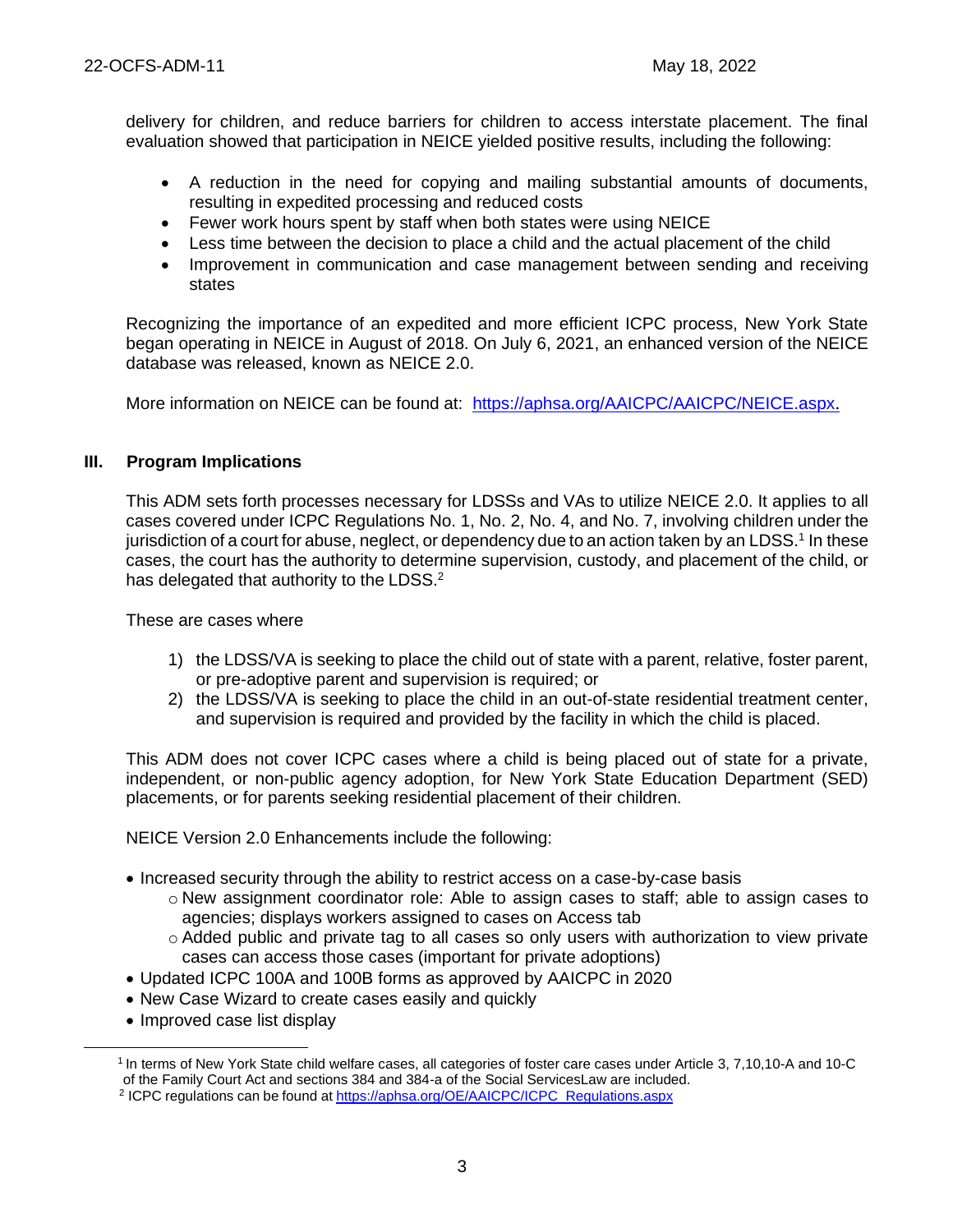- Search function for all cases in agency list (including pending and closed)
- Improved notification management (searchable by date range)
- New dashboard to monitor case progress
	- o Alerts to assist with case management (timelines)
- Improved transmittal form (added purpose, new types)
- Multiple roles for a single user email
- Additional document types
- Improved signature process/ability to sign scanned PDFs
- Display of placement decision history
- Improved reports to enhance data analysis
- Display of related cases
- Easy to use interface (customize colors, can be used on different devices, side navigation bar)
- New display format for case notes

# **IV. Required Action**

All LDSSs and VAs processing ICPC cases must do so using NEICE 2.0. Exceptions to this requirement are for private, independent, or non-public agency adoptions, for SED placements, or for parents seeking residential placement of their children. In these situations, ICPC requests will continue to be processed outside of the NEICE system.

Prior to gaining access to NEICE 2.0, designated users must complete certain requirements necessary to address appropriate system usage, security, and confidentiality. All individuals designated to access NEICE in any capacity must complete these steps before accessing NEICE 2.0. OCFS will authorize access to a potential user only after verification that all steps have been completed. It is preferable that the steps be completed in the sequence listed below; however, LDSSs and VAs may use their discretion to determine the most expedited process for completion of all three steps. Employees of LDSSs and VAs seeking access to NEICE must do the following:

- 1. Complete the self-guided NEICE 2.0 E-Learning training provided by the Tetrus Corporation and the American Public Human Services Association (APHSA). The OCFS ICPC Unit will arrange access for LDSS and VA employees to access E-Learning through APHSA. Upon completion of E-Learning, users will have the opportunity to practice what they've learned in a NEICE 2.0 test environment. Use of the test environment is highly recommended to become familiar with the system.
- 2. View one webinar (recorded) provided by the Tetrus Corporation.
- 3. New users must complete and sign the non-disclosure agreement attached to this policy and submit it to [ocfs.sm.NYSICPC@ocfs.ny.gov.](mailto:ocfs.sm.NYSICPC@ocfs.ny.gov)

Current users of NEICE who have previously submitted form OCFS-4714, *National Electronic Interstate Compact Enterprise (NEICE) Confidential Non-Disclosure Agreemen*t, are not required to resubmit the non-disclosure form.

It is critical that only individuals designated to work in NEICE 2.0 have access to the system and only access NEICE upon a need-to-know basis. Compliance with applicable confidentiality standards is mandatory and must be strictly enforced. Therefore, the OCFS ICPC Unit must be immediately notified if an approved user is no longer working in NEICE due to a change in duties, employment, or for any other reason.